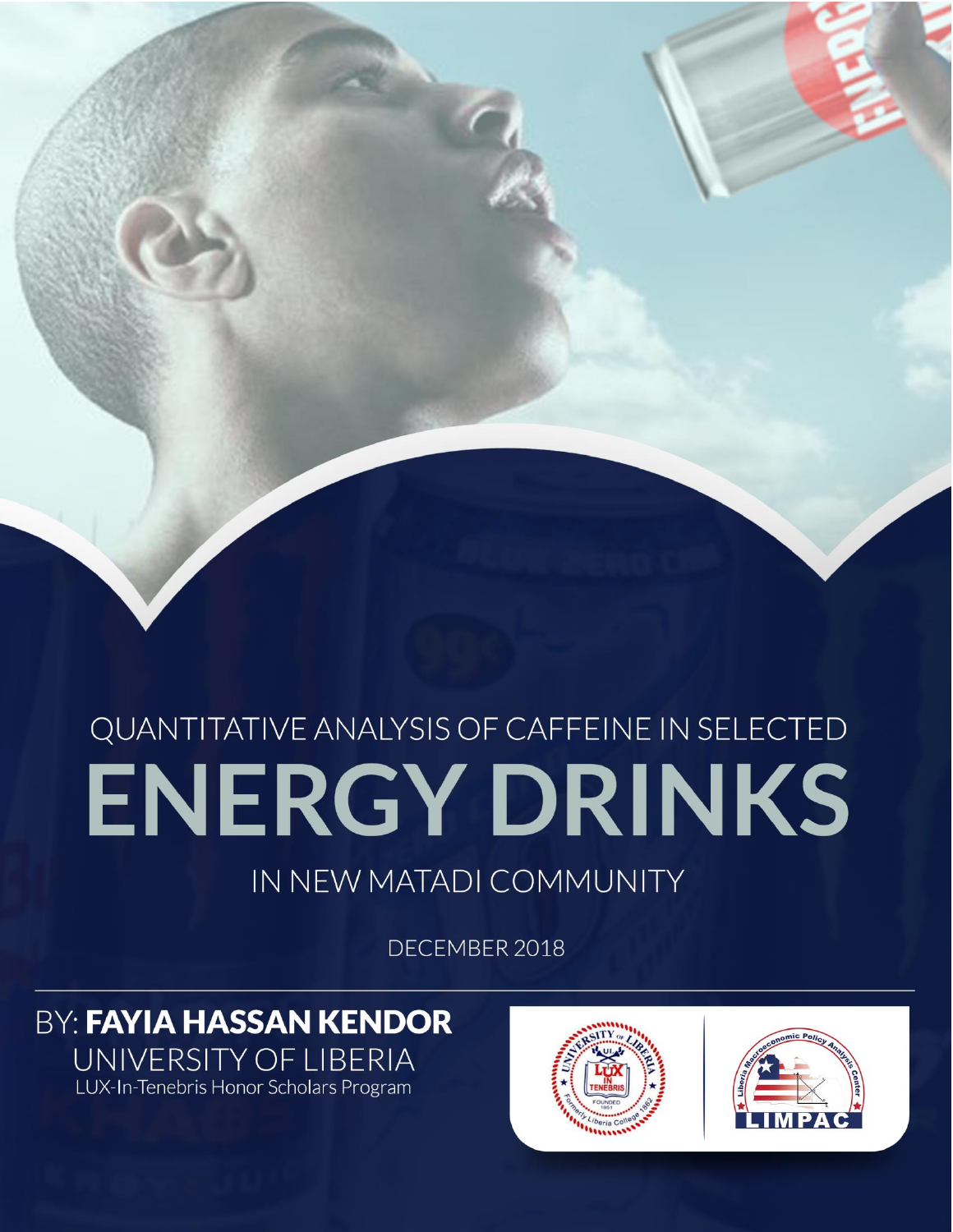#### **DECLARATION**

I here by declare that this thesis is the result of my own work and that to the best of my knowledge. It contains no materials previously published by another person or material which has been accepted for the award of another degree of the university or other institutions except where due acknowledgement has been made in the text

| Student |  |  |
|---------|--|--|
|         |  |  |

name signature date

#### **DEDICATION**

THIS RESEARCH IS DEDICATED TO MY FAMILY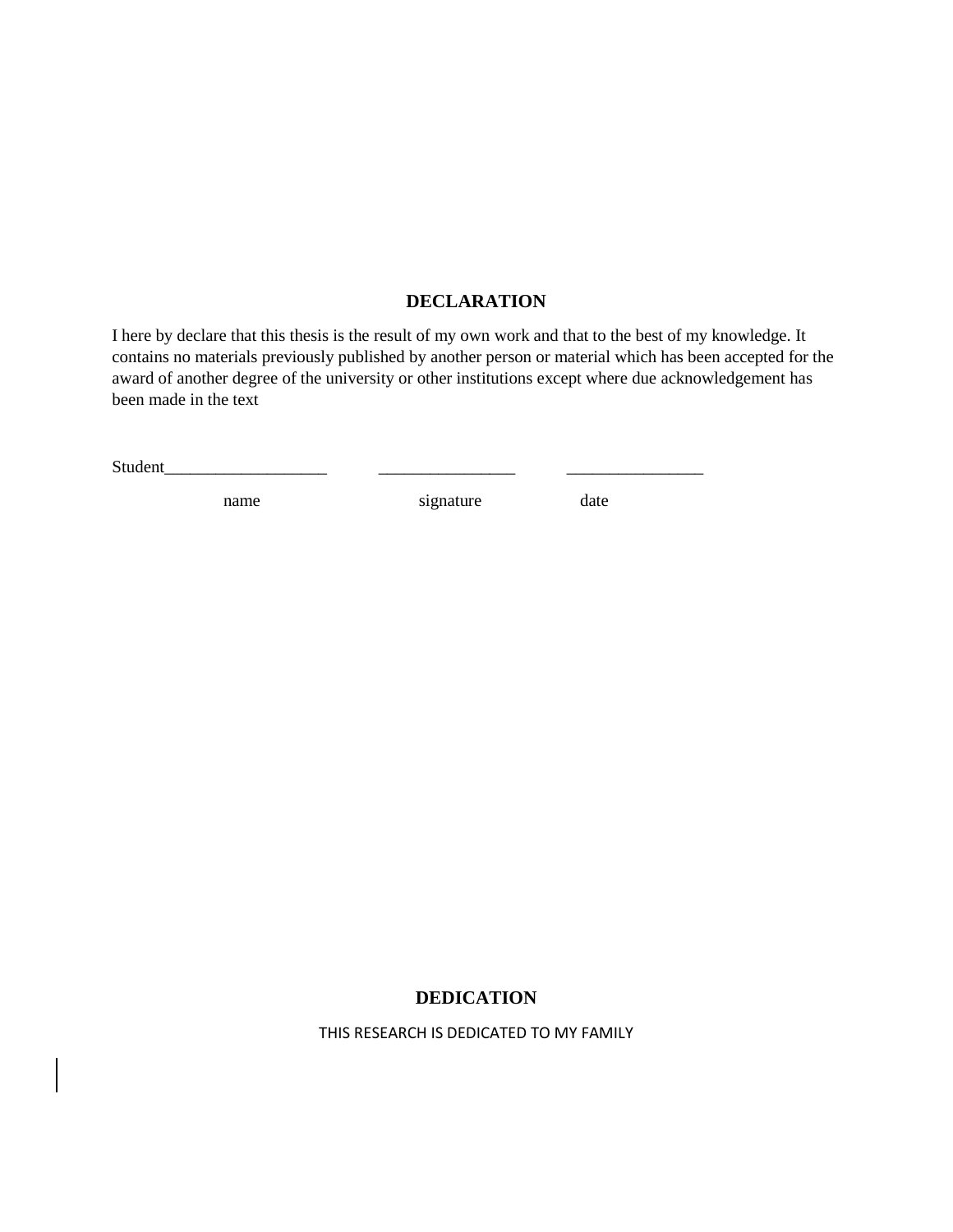#### **AKNOWLEDGEMENTS**

I would first like to give thanks to God for making all thinks possible. I will like to thank Mrs Mamawa Freeman Moore, founding director of the Honor Program, for her commitment motivation, and support throughout my stay at the university of Liberia.

I would like to thank Rafael S. Ngumbu, my chemistry 412 instructor for dedication, enthusiasm and willingness to share his knowledge.

I will also like to extend my gratitude to Dr Joseph F. Younn for supervising this thesis work.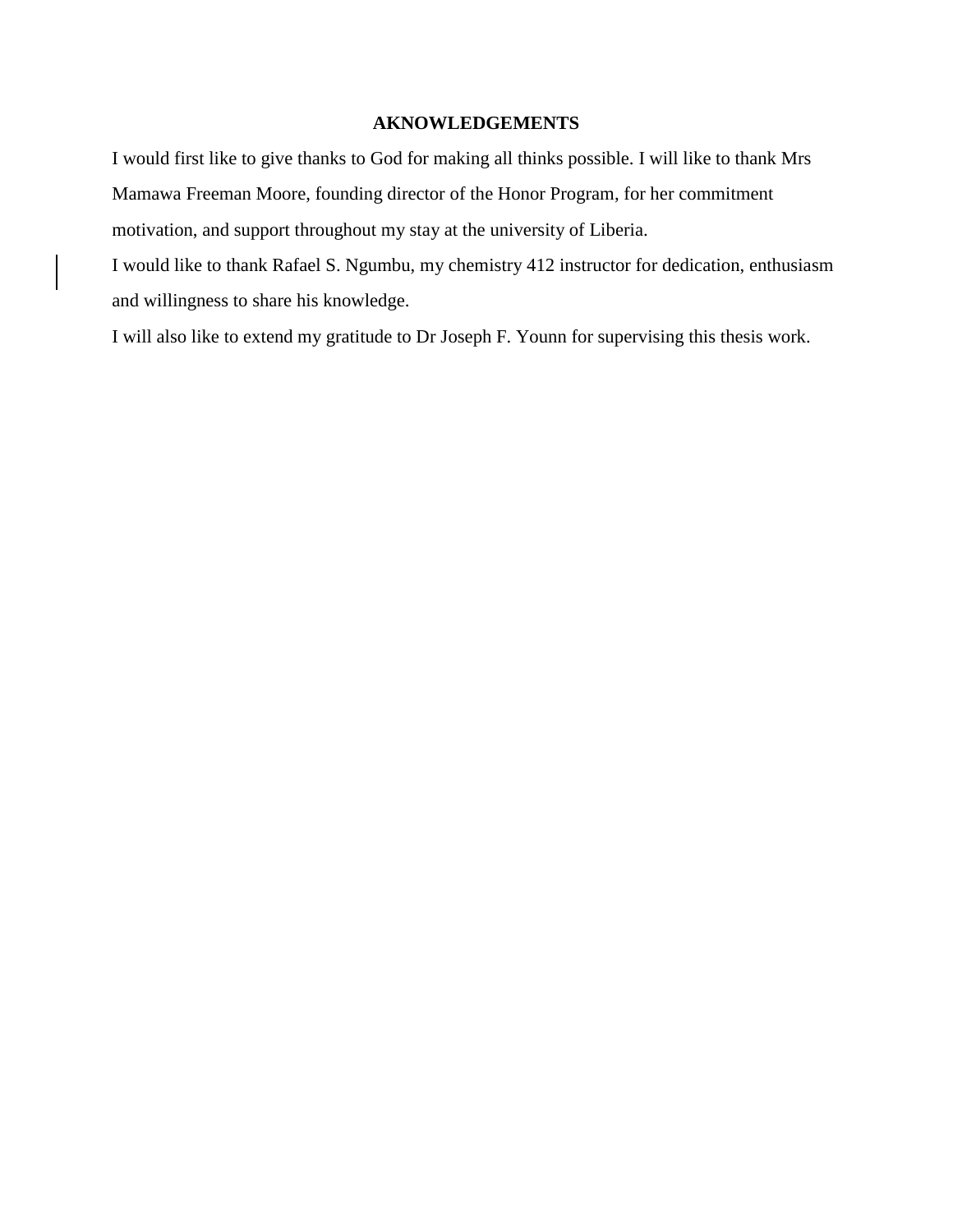#### **TABLE OF CONTENT**

#### **INTRODUCTION**

- i. BACKGROUND
- ii. THESIS STATEMENT
- **iii.** RESEARCH OBJECTIVE
- **iv.** RESEARCH HYPOTHESIS
- v. SCOPE OF THE STUDY

#### **LITURATURE REVIEW**

- i. EFFECTS OF CAFFEINE ON HUMAN HEALTH
- ii. CAFFEINE INTAKE AND IT SOURCE
- iii. WORLD HEALTH ORGANIZATION WANTS BETTER REGULATION FOR ENERGY DRINK
- iv. CONSUMER REPORT (CAFFEINE CONTENT)
- **v.** MIXING CAFFEINATED ENERGY DRINK WITH ALCOHOL
- vi. CAFFEINE CONTENT OF ENERGY DRINKS CARBONATED SODA, AND OTHER BEVERAGES
- vii. The emerging Public Health Hazard for youth
- viii. Caffeinated energy Drink A Growing Problem

#### **METHODOLOY**

i. LOCATION OF THE RESEARCH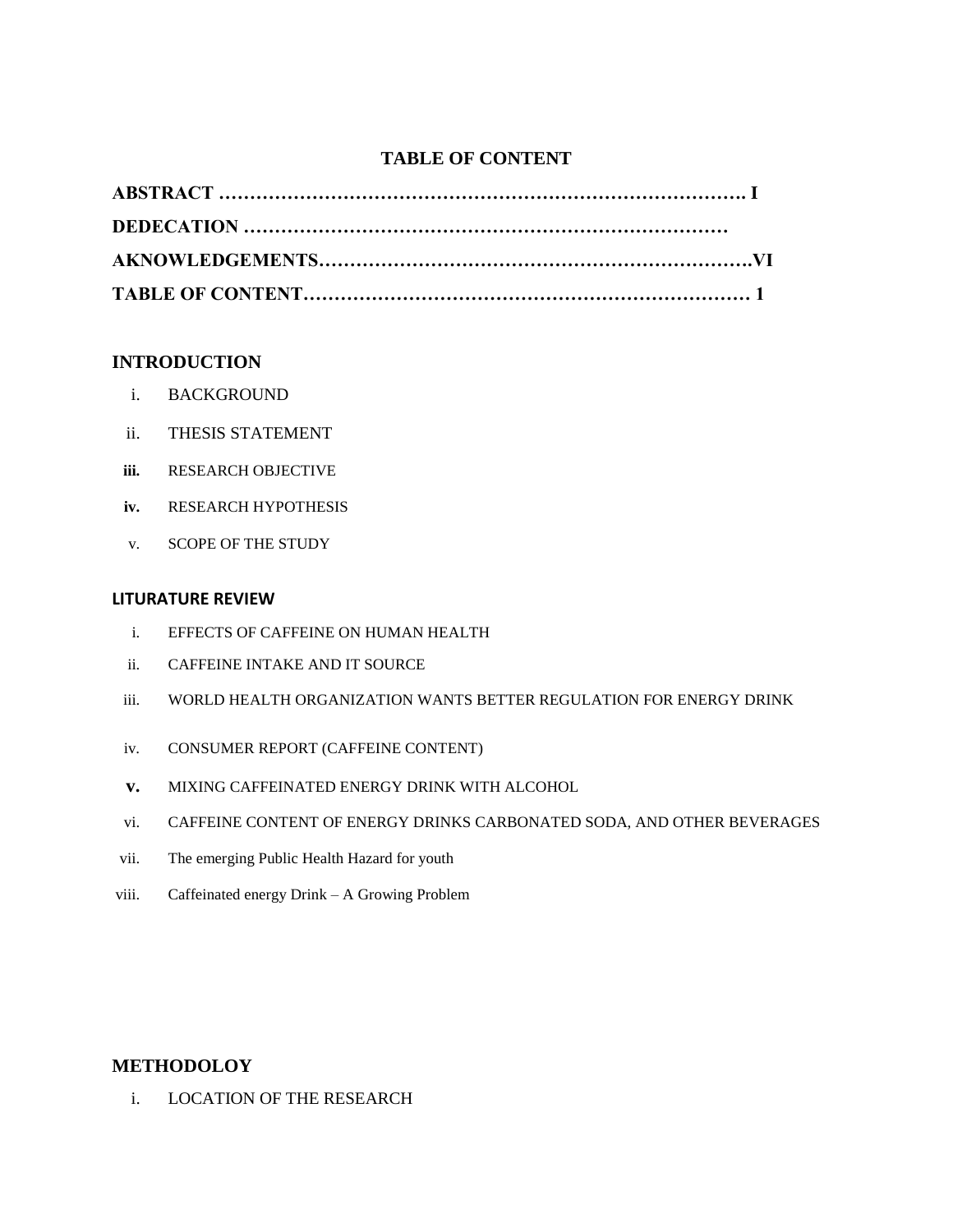- ii. POPULATION
- iii. SAMPLE
- iv. STATISTICAL ANALYSIS

#### **RESULT AND DISCUSSIONS**

## **CONCLUSION AND RECOMMENDATION**

### **REFERENCES**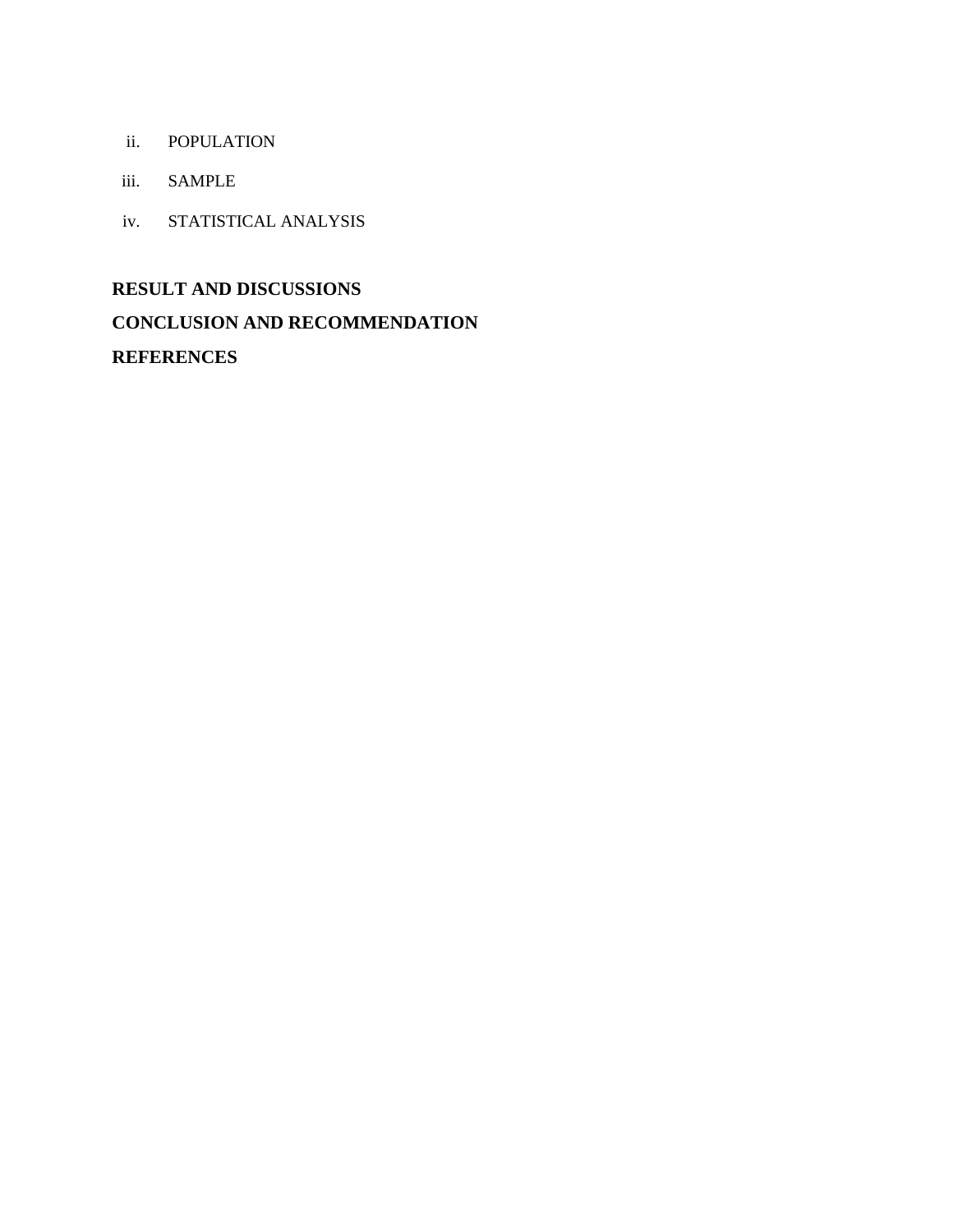#### **BACKGROUND**

Caffeine is a naturally occurring compound found in plant species predominantly grown in the tropic or sub-tropic region of the world. It is found in plant constituent such as coffee, cocoa, beans tea leaves and cola nut. It is added to a variety of food product such as backed pastries, ice creams, sweet and cola drink. Caffeine is also found in Energy drink. Some medicine and cosmetics also contain caffeine.

The early human civilization discovered that consuming plant containing caffeine offered stimulating effects and these plants even were considered scared in some cases. Caffeine in small quantities have Therapeutic benefits in some mammals.

Human exploration and trade of tea and coffee has caused caffeine use to be spread throughout the world and today greater than 80% of the World's population uses caffeine in some form or another. (caffeine informer).

With the worldwide consumption of energy drinks increasing in recent years concerns have been raised both in the scientific community and among the public about the health effect of these products (Frontier in Public Health).

Because these drinks contain caffeine in extraordinary amounts, the major concern is that it leads to potential harmful effects.

The rick of heavy consumption of energy drinks among young people have largely gone unaddressed and are poised to become a significant public health Problem in the future (Frontier in Public health)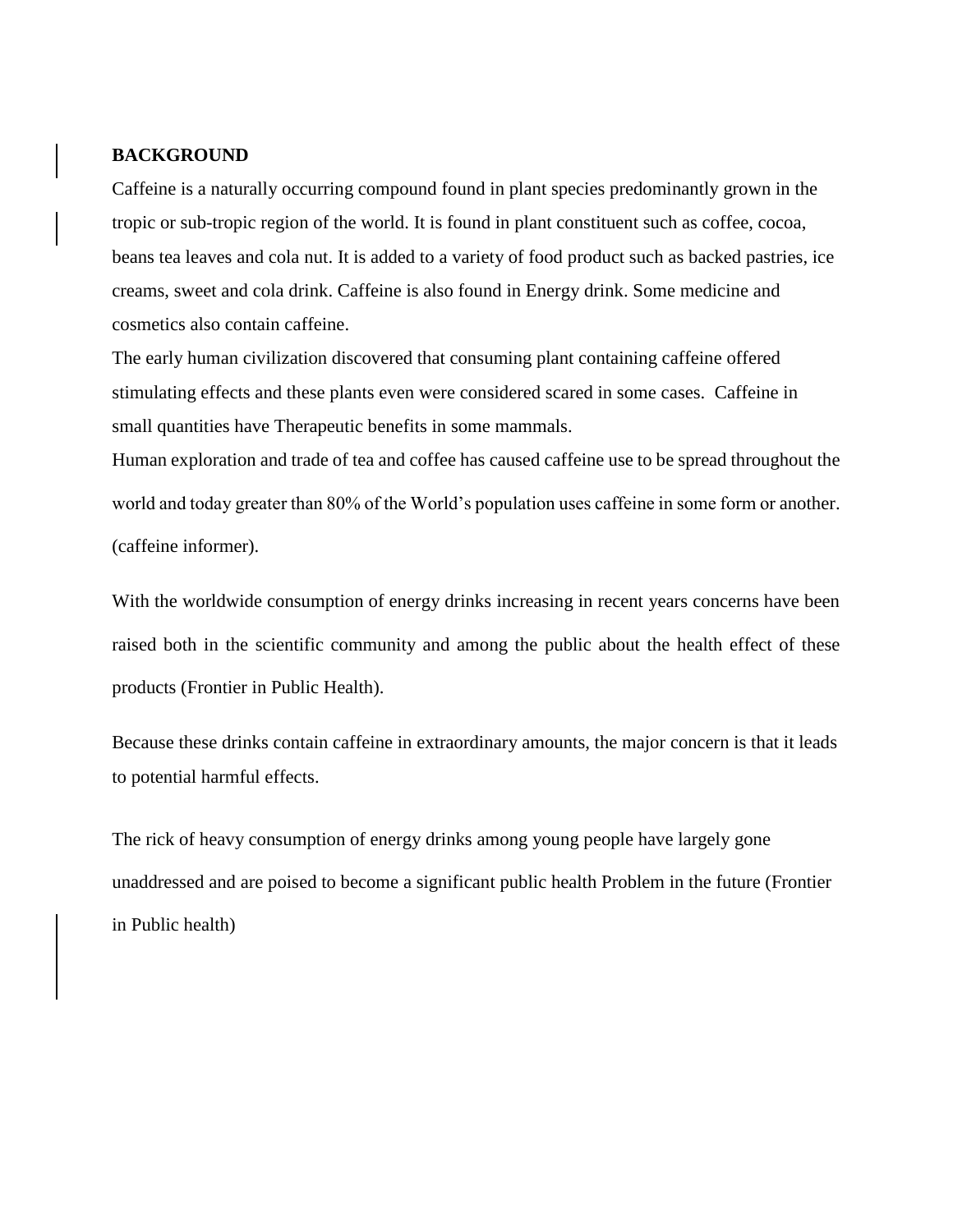#### **THESIS STATEMENT**

Most people in new Matadi estate consumed energy drinks. Energy drink contain caffeine, Caffeine has a health risk on the human body. Despite the adverse effect of caffeine on the human body, study has not been conducted to determine the amount of caffeine in energy drink that is sold in the new Matadi estate.

Therefore, this research study will make quantitative analysis to determine the amount of caffeine in selected energy drinks in New Matadi estate.

#### **RESEARCH OBJECTIVES**

The objectives of this research are:

- 1. To analyze the quantity of caffeine in each of the selected energy drink brand.
- 2. To Identified the public health risk associated with drinking caffeinated energy drink.

#### **SIGNIFICNT OF THE RESERCH**

This research will also serve as a guide to policy maker in setting standard, guidelines and regulations for the ingestion of caffeinated energy drink in New Matadi Estate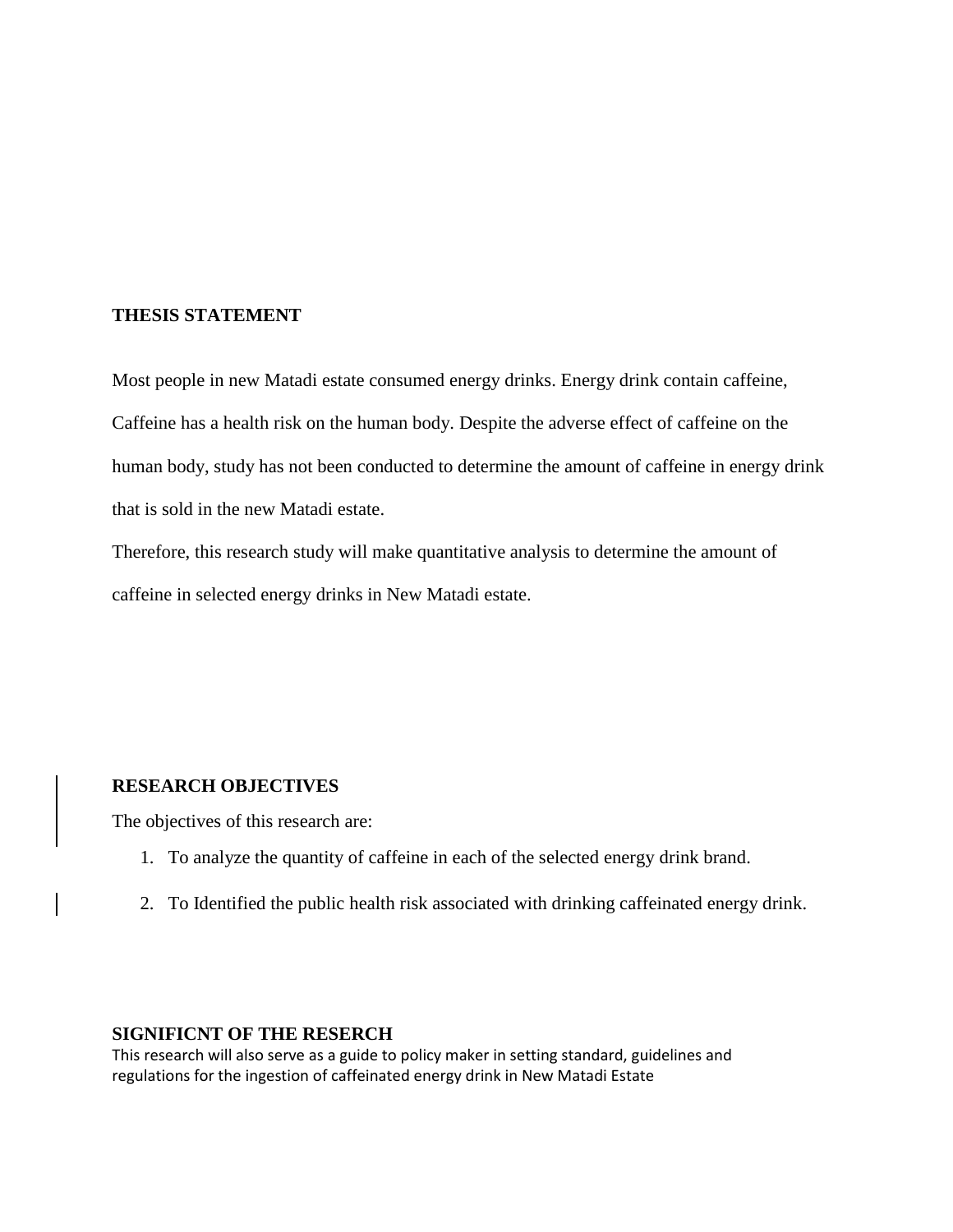### **RESEARCH HYPOTHESIS**

- **1.** The caffeine content in energy drink that is sold on the market in new Matadi is very high
- 3. Energy drink consumption is strongly linked to some negative health consequences.

#### **SCOPE OF THE STUDY**

This research will be conducted in new Matadi estate only. We are going to collect five brands for analysis with in our school lab.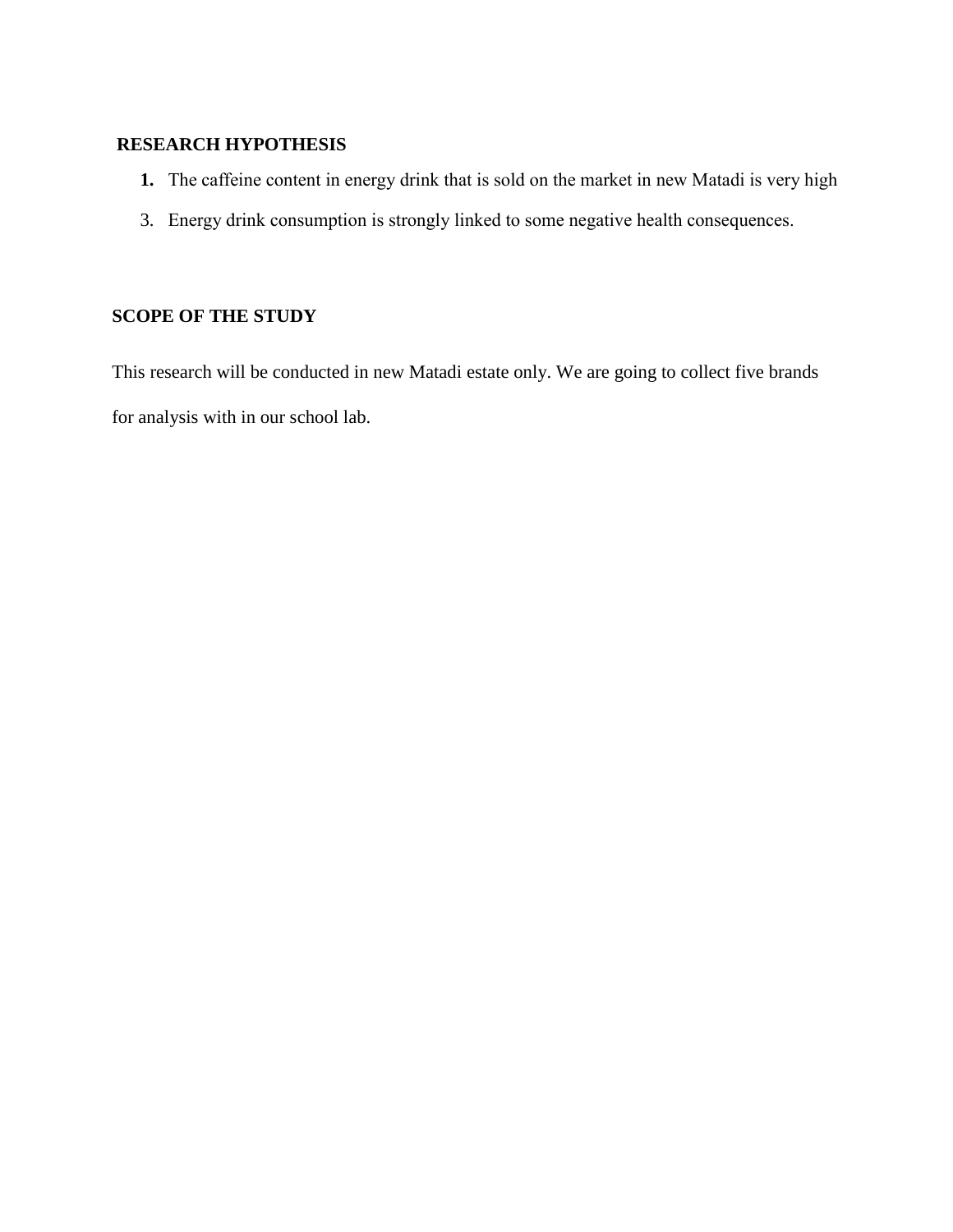#### **LITERATURE REVIEW**

#### **Effects of Caffeine on human Health**

Caffeine is one of the ingredient that is found in the common beverages such as (coffee, tea, soft drinks and energy drink). Caffeine is consumed in many ways by many segments of the population because of the qualities it possesses. It has been considered as the most active frequently ingredient that is ingested Pharmacologically.

Scientist have developed interest similarly to the public in the potential for the caffeine to

produce adverse effects in human being.

This come up because of the data reviewed and review on the health of human was found by a

diverse literature review. It is considered that for a healthy adult the daily caffeine intake is 400mg

per day (body weight in a 65kg) is not connected with the adverse effects such as toxicity,

Change in adult behavior, cardiovascular effects, effects on bone status, calcium balance, and

increase in incidence of cancer and effect on male fatality.

The data also shows that women of the age of reproduction are at a risk and should reduce the caffeine intake. Women at the age of reproduction should consume <300mg caffeine per day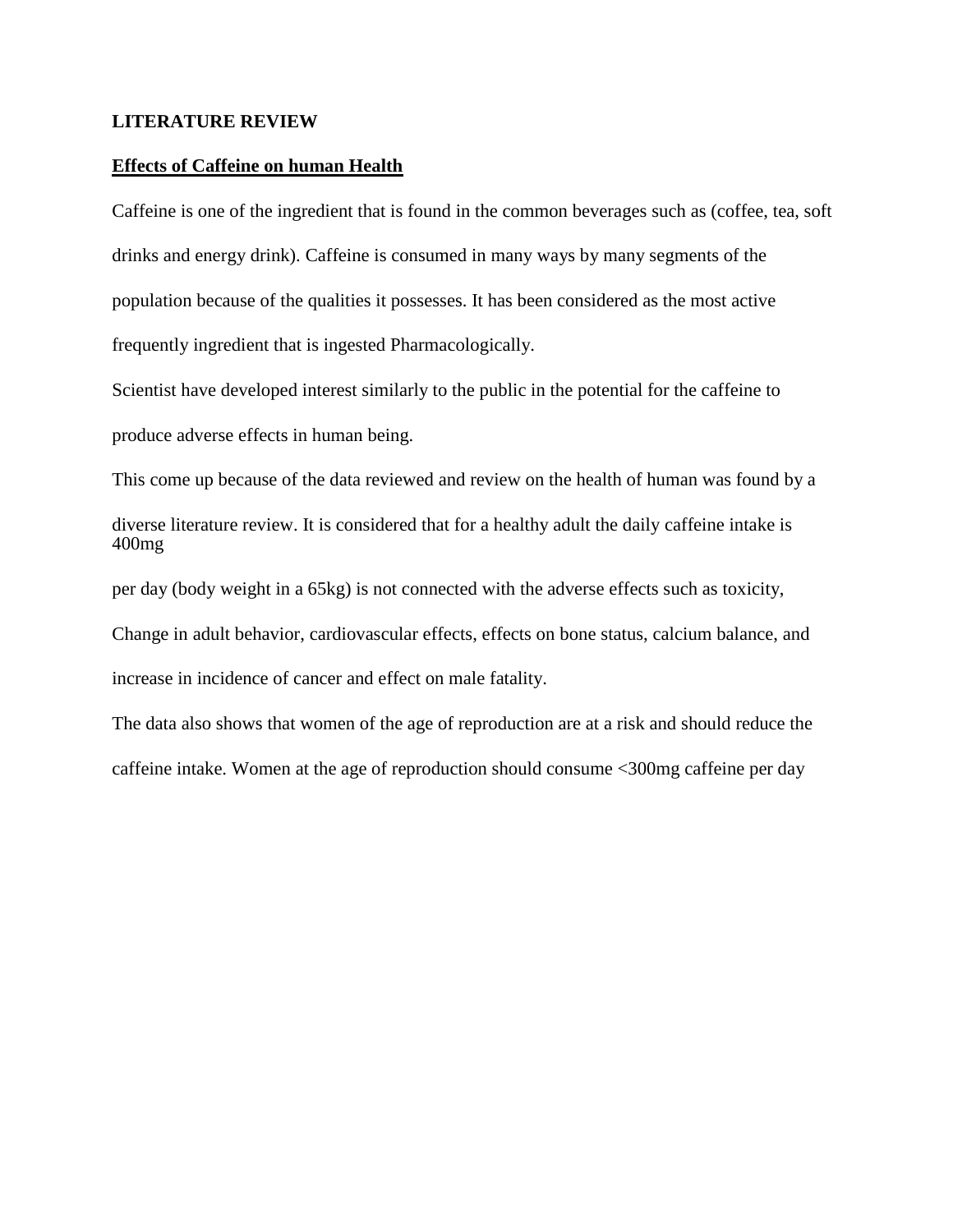#### **Caffeine intake and it source: A Review of National Representative Study**

Base on our extensive scientific literature on caffeine (Nawrd 2003) health Canada reported that the general population of a healthy adult is not at a risk for the possible adverse effect from caffeine at daily consumption level up to 400 mg (Health Canada 2003)

For children, health Canada adverse that  $10 - 12$  years old should not consume more than 85mg of caffeine per day and not more than 2.5 mg/kg body weight (12 –157mg caffeine for 50-70kg) for adolescents 13-18 years old.

There is concern that caffeine intake would increase especially in children, adolescent and

pregnant women, regardless of the different disclosure from health authorities (health Canada,

USFDA, EFSA) that the general population of healthy adult is at risk for potential adverse effect of caffeine.

Notwithstanding the European food and safety authority recently also examine the safety of caffeine intake (European Food Safety Authority, 2005).

To concluded, the adult habitual caffeine consumption up to 400mg per day for children and adolescent does not give rise to the safety concerns. For pregnant women, the maximum daily intake levels of caffeine were set at 200mg per day.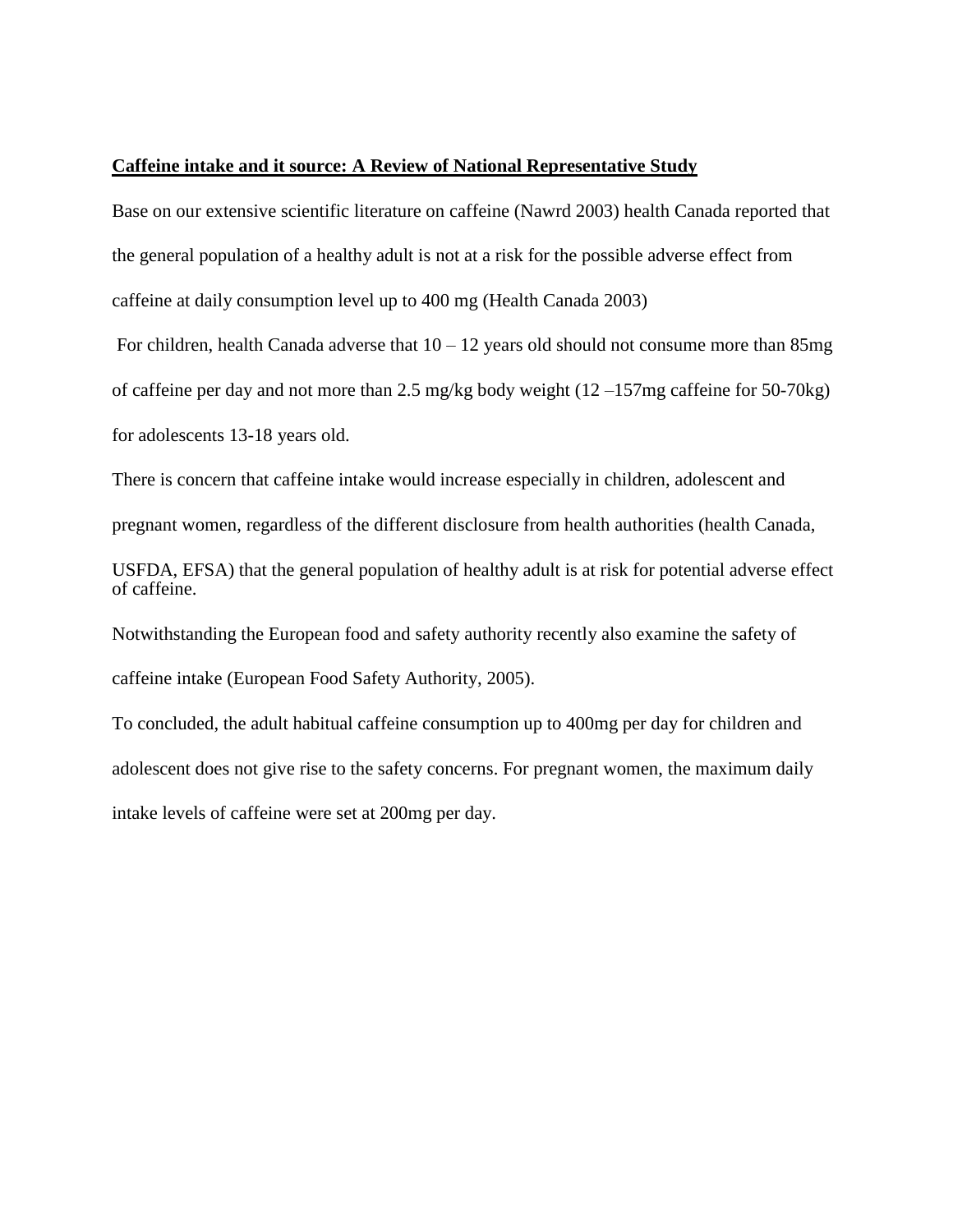#### **World Health Organization Wants Better Regulation for Energy Drink.**

The rick of heavy consumption of energy drinks among young people have largely gone unaddressed and are poised to become a significant public health Problem in the future ( Frontier in Public health)

The say there is a case to seriously consider sale restrictions for children and adolescents. However, eleven out of 27 drinks don't specify the amount of caffeine. What is there fear?

Their bland maybe proprietary. The representative from one of the Company said the company doesn't let the amount of caffeine because there is no legal or commercial business requirement to do so, and also because our products are completely safe, and the actual numbers are not meaningful to most consumers. Yet label n both tested Monster drink like those of the 16 other products- warm against use by the children pregnant or nursing women, and people sensitive to caffeine. The Monster drink and eight other also recommend a daily limit.

There is a need that the Governments make company disclose caffeine content with in their energy drink.

These are carbonated beverage that often contain high amount of sugar, caffeine and other substances which have stimulating effect such as guarana, taurine, ginseng, Theo bromine and theophylline. They aim to increase alertness, stamina, physical performance and concentration.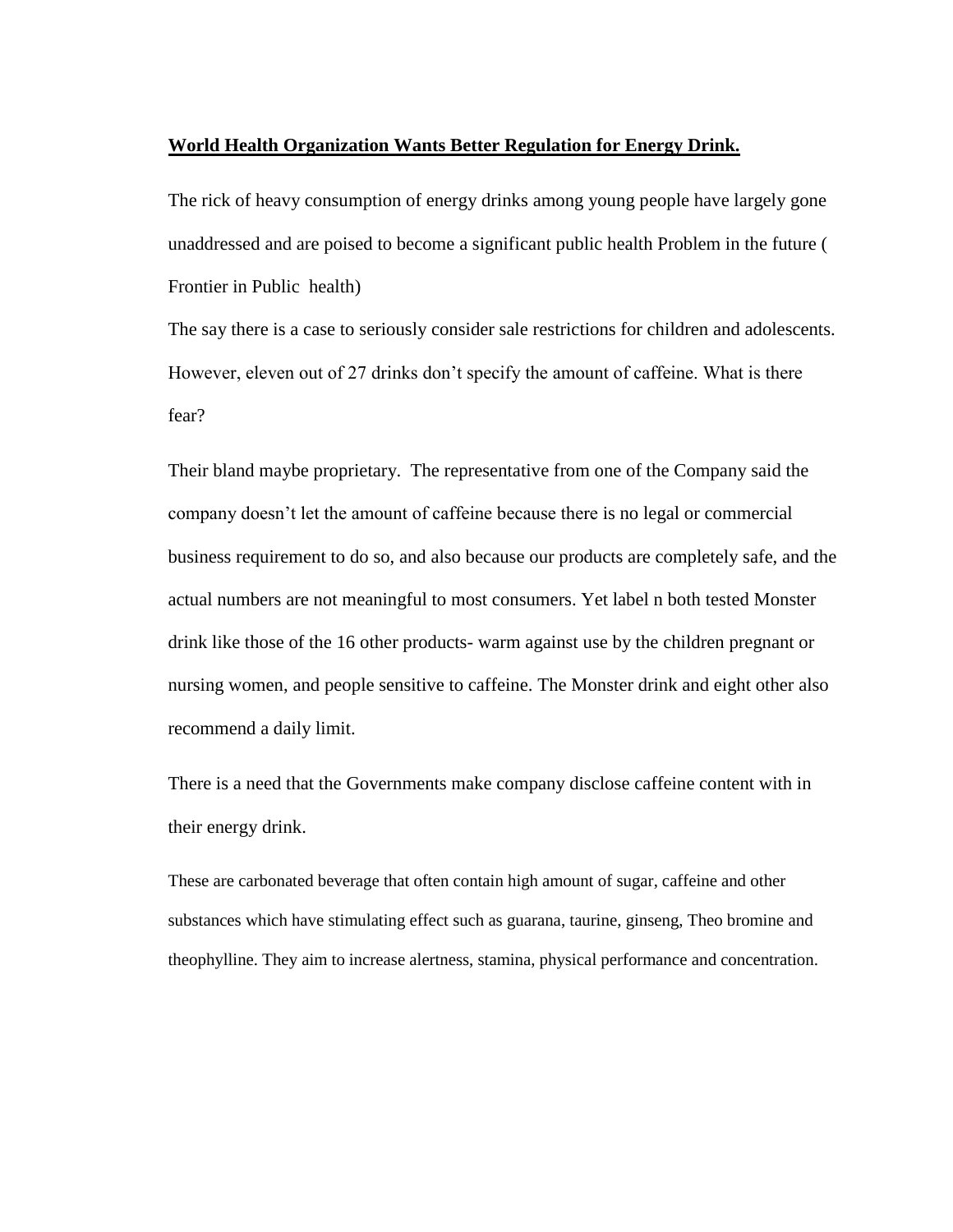The consumption of energy drink by workers is dangerous for their health. This can directly affect their ability to safely perform physical tasks. Safely operate plant and machinery or increase their exposure to work hazard which may cause accident and injuries. The use of energy drink has significantly increased in recent years particularly in male dominated industries such as construction, transport, Agriculture, mining and resources.

As a way to stay alert, workers who have jobs that require shift work, high physical demand, long hour's repetitive tasks or those who work more than one jobs are more likely to consume energy drink as a way to stay alert. In compares to other stimulant drink such as tea or coffee, energy drink are often favored because of their sugar content, ability to be consume quickly and cooling effect in hot environments. This can cause workers to consume energy drink in an unsafe amount which have negative impact on health.

The impacts of energy drink to worker's health

- 1. Dehydration
- 2. Dizziness
- 3. Heart pretentions
- 4. Insomnia
- 5. Trouble breathing
- 6. Headaches
- 7. Anxiety
- 8. Chest pain
- 9. Nausea
- 10. Nervousness
- 11. Accelerated heart rate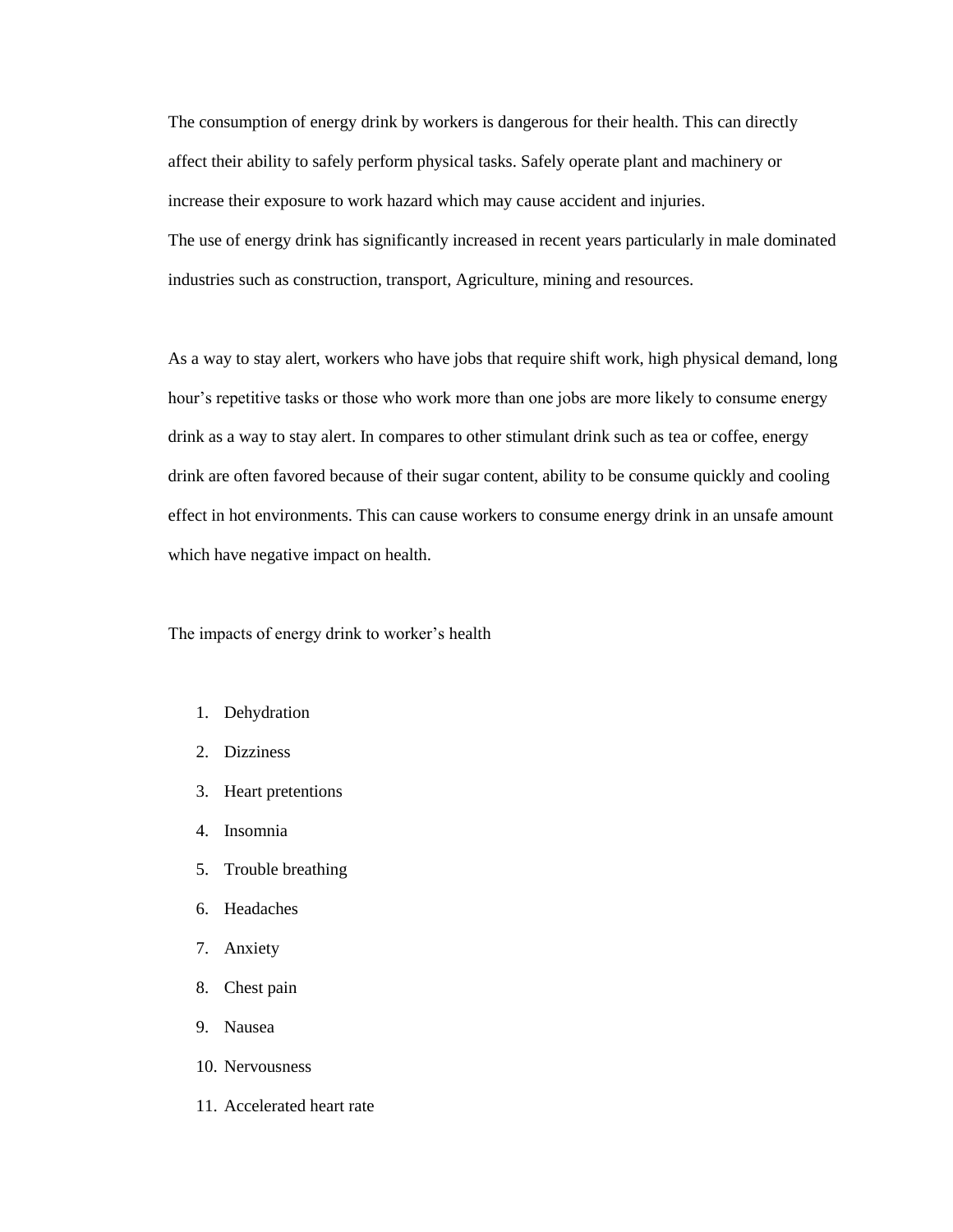- 12. Vomiting
- 13. Shaking

The also contain high rate of illness and mental health issues. The effect of caffeine can impact on sleeping patterns and the sugar of energy drink is similar to that of sport drinks which is known to contribute to weight gain and obesity. Many of the stimulants contained in energy drinks and diuretics, which means they can cause the body to expert more water which can cause dehydration. Dehydration impairs physical, psychological and cognitive performance which can lead to illiness, injury and accidents.

#### **Work Place**

 $\checkmark$  Ensure fresh, cold, palatable water is availed

#### **Consumer Report (Caffeine Content)**

Caffeine naturally occurs in some foods and may be added to cola and soft drink. Caffeine can stimulate the body and exhibit number of transient effects on the mood performance, and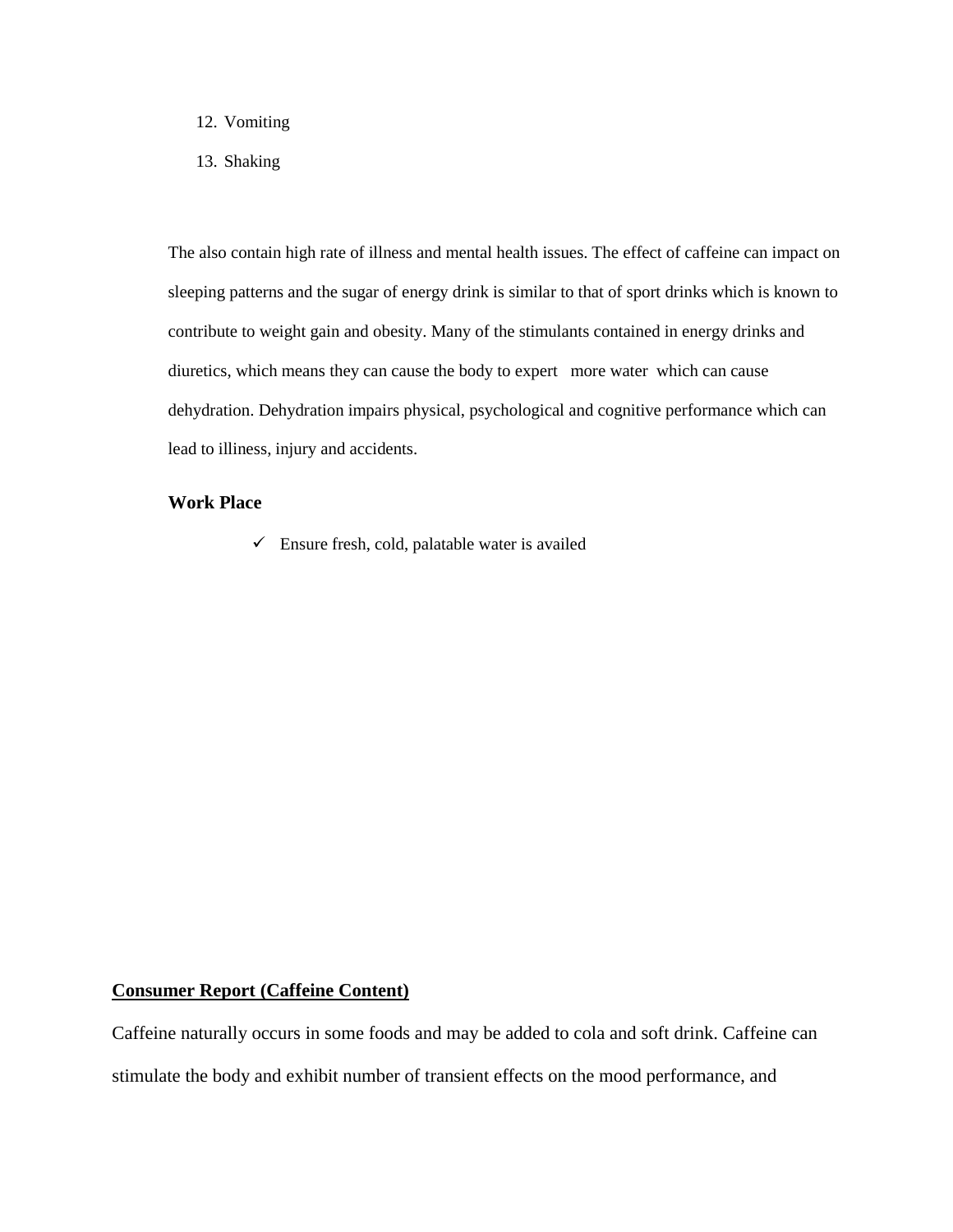behavior in human. Caffeine is not considered as additive substance and it consumption is considering to be safe.

However, some population may be at a greater risk from the health effect of caffeine such as pregnant or breastfeeding women and children (Health Canada report)

Guideline for some population as a precautionary measure for daily caffeine intake

For children between the age of  $10 - 12$ , Health Canada recommend a maximum of 85mg/day of caffeine. For Adolescent 13 years of age, health Canada set a precautionary recommendation of consuming 2.5mg/ kg of body weight of caffeine per day. (125mg of caffeine per 50kg of adolescent)

Older or heavier adolescent may be able to consume caffeine safely up to the recommended limit of adult of 400 mg per day

#### **Mixing caffeinated energy drink with Alcohol.**

The mixing of caffeinated energy drink with alcohol is very common among adults in Monrovia.

This mixing is a critical concern for public health. The mixture combines the stimulant properties of

caffeine with the depressant properties and impairment effect of alcohol. Caffeine does not affect alcohol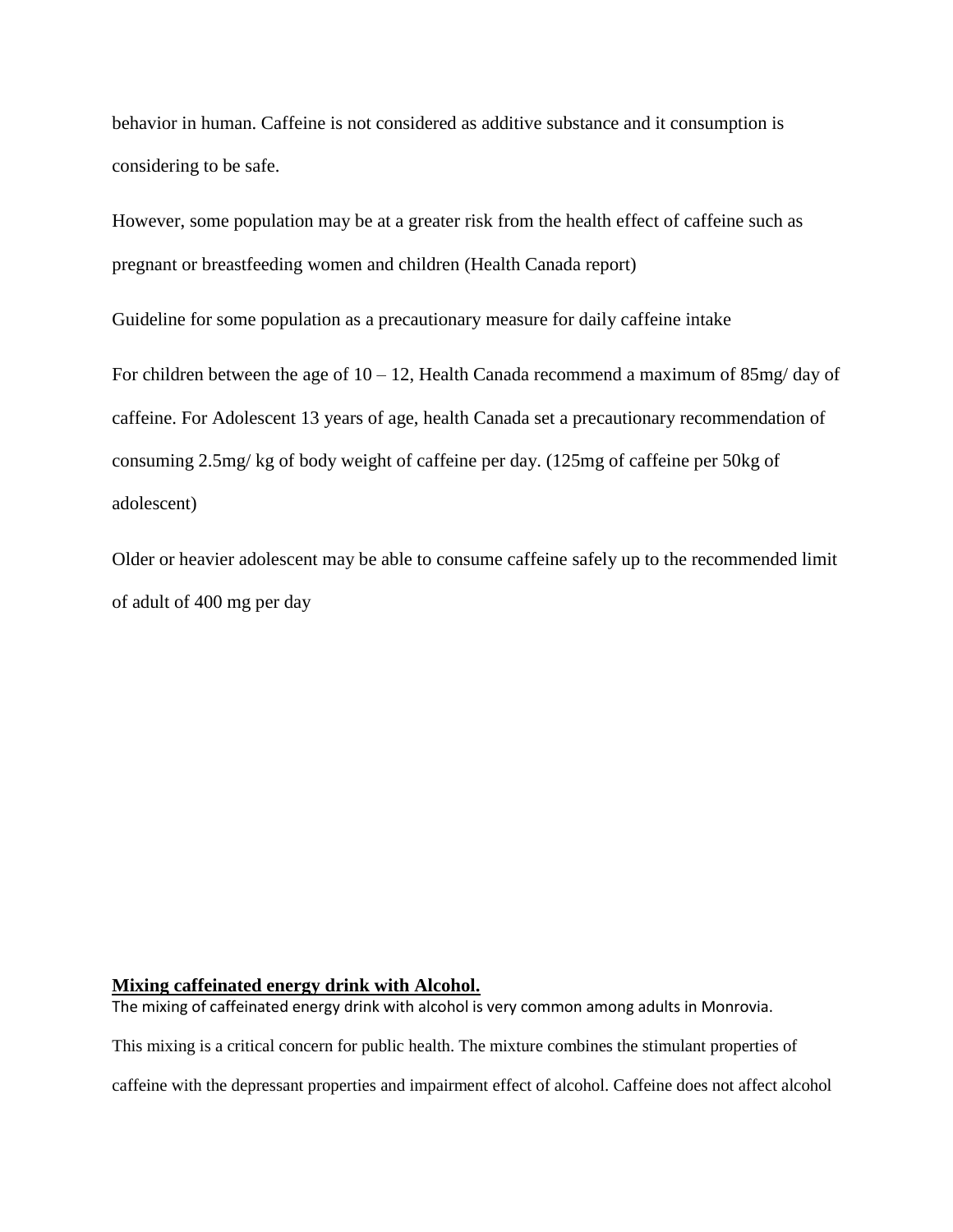metabolism by the liver and thus does not reduce the risk of alcohol attribution ham.

The concern about this combination is increasing every day with the rising popularity of mixing energy drink with alcohol. The concern of mixing of mixing energy drink with alcohol is drawing the attention of scientists and regulatory body around the world.

The caffeine content in each cane range from 6 milligrams to 242 milligrams, some energy drink even has more than the specific amount on the cane.

The highest amount of caffeine was found in 5-hour energy Extra Strength and the lowest was found Oxymoronic 5- hour energy decaf. (consumer Report)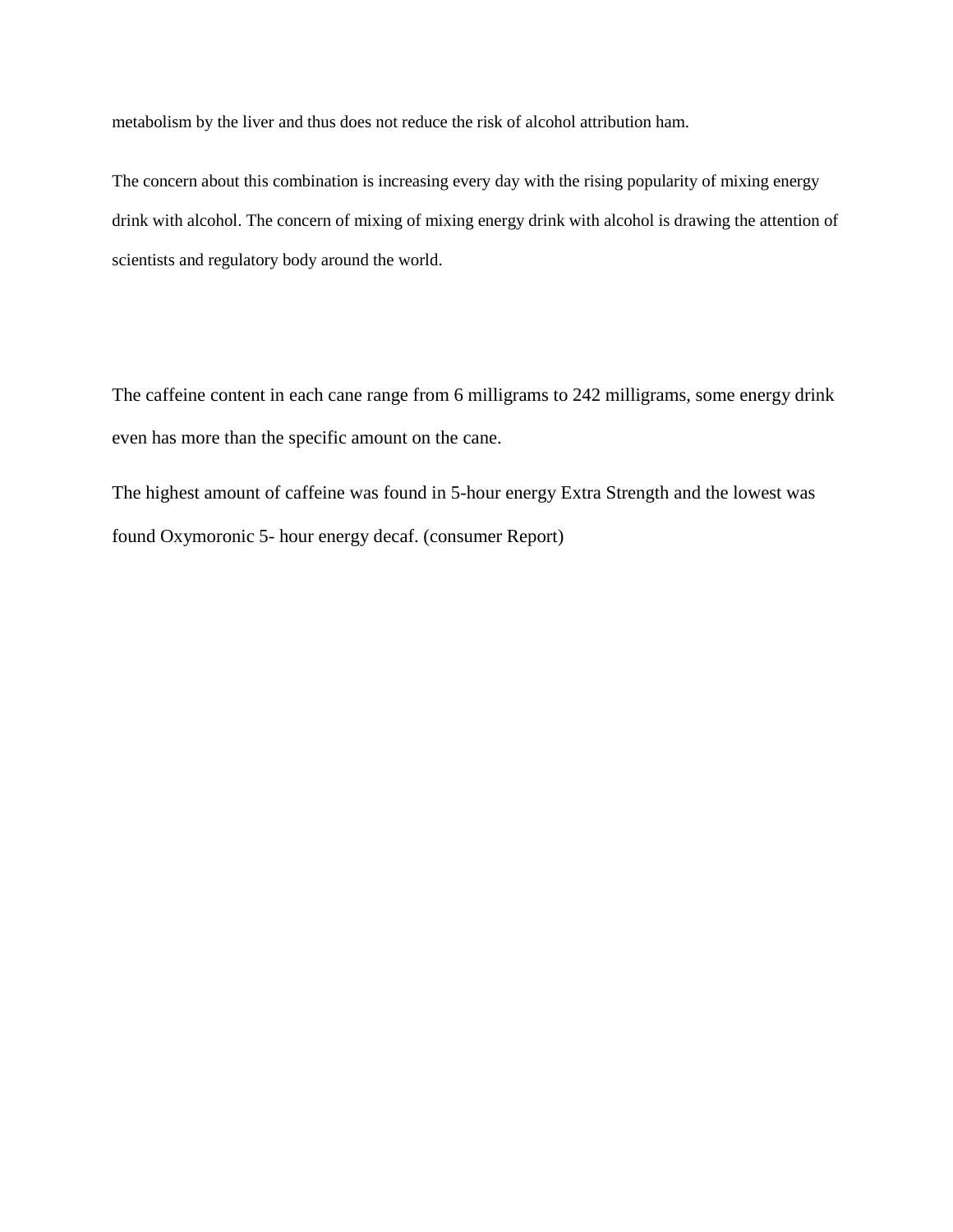#### **Caffeine Content of Energy Drinks Carbonated Soda, and other Beverages.**

The regulation of caffeine on the Liberian market has resulted in the high intake of caffeine by many Liberians. Because of this, there is high intake of caffeine by many young peoples.

There are high health concerns arising from the consumption of energy drink because of the caffeine intake. It will be very wise for individuals to know the caffeine content before taking in the energy drink.

It will also be good that warning label be place on each cane of energy drink.

Some cases of the high intake of caffeine may be by mixing there sodas much heavier with less carbonated water and more syrup thus leading to more or higher concentrated drink with more caffeine preserving, where as some establishment may serve a more dilute with less caffeine pre-serving .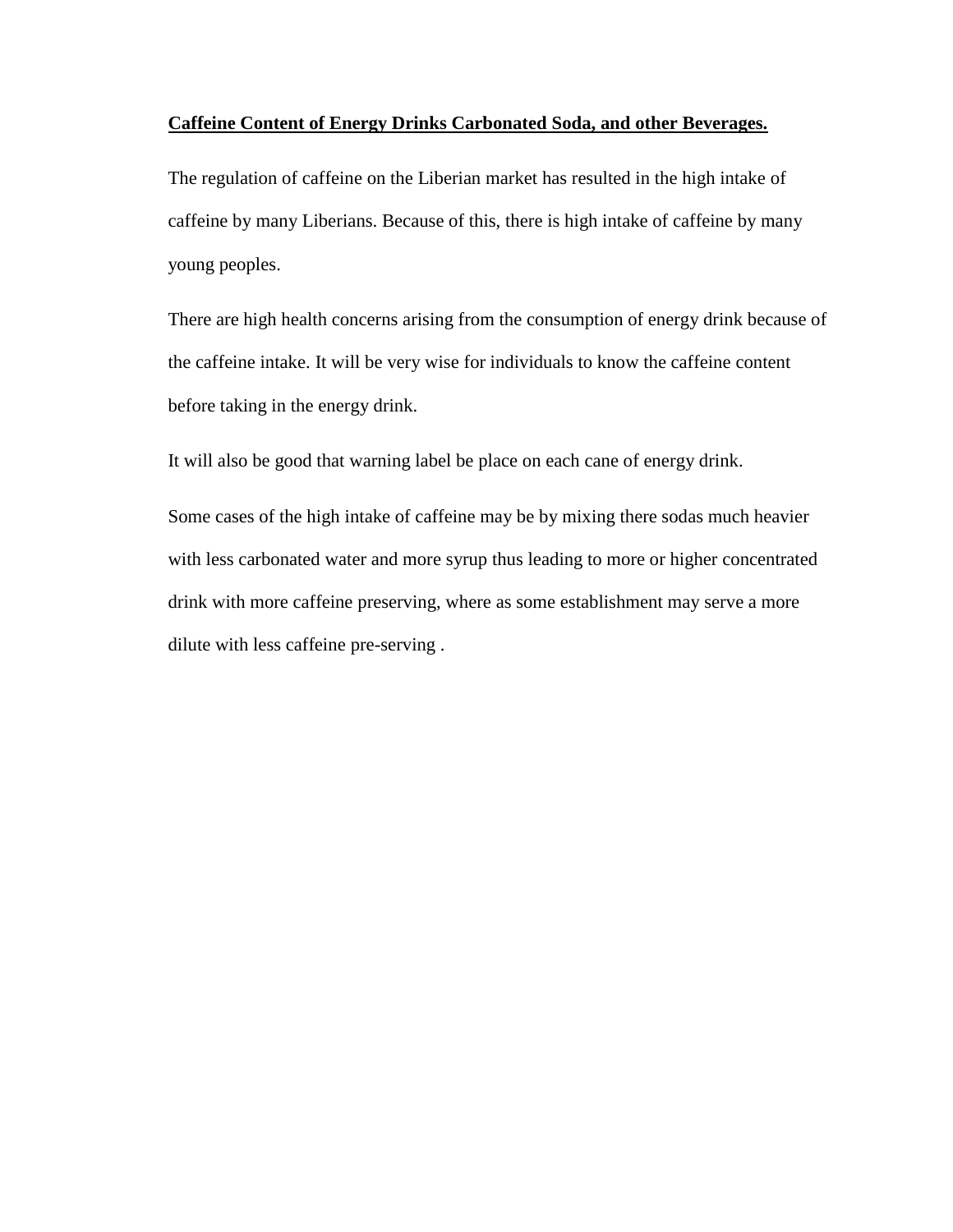## **Energy Drink: An emerging Public Health Hazard for Youth**

The consumption of energy drink is increasing among young people especially the youth this is becoming a public health threat.

Some of the caffeinated energy drink contain very high content of caffeine sugar and other ingredients. They are often marketed in places where youth are found, such as youth center and university campus and high schools. Some of the cans labeling contain no specification of the quantity of caffeine in the can.

In the united state a survey was conducted on the caffeine content disclosure and warning labels of energy drink regulations, the results show that 85% of parent agree that regulation was warranted.

The regulation structure of energy drink in the United states was analyzed practically looking at the legal and self-regulation strategies to protect consumers, especially the young people from the adverse effect of those caffeinated energy drink. We recommend the intervention of government with respect to labeling requirement and addressing problem with ingredient and the issue with sale restrictions.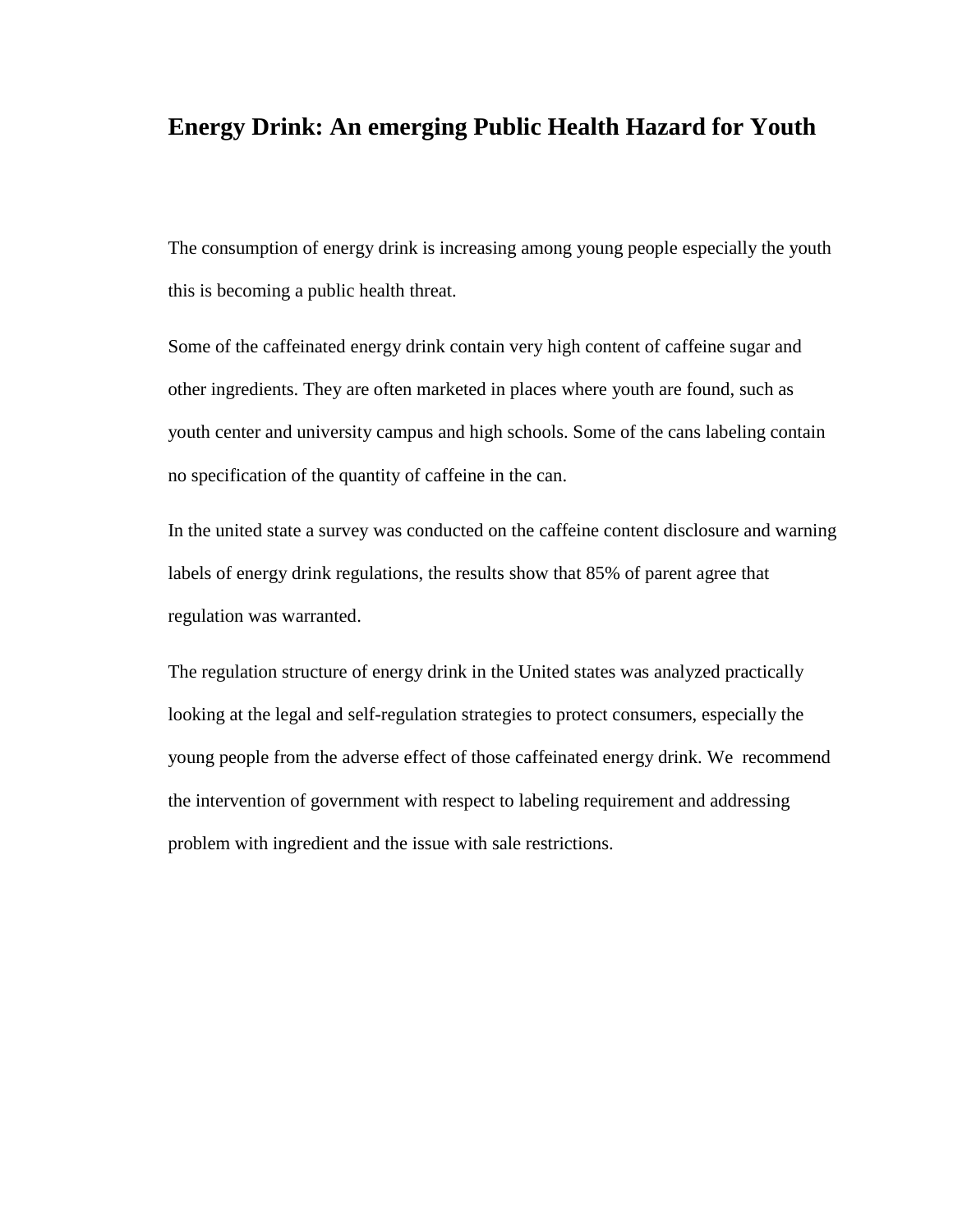## **Caffeinated Energy Drink – A Growing Problem**

Energy drink is aggressively marketed due to the absence of and oversight. Energy drink regulation include the labeling of content and health warning which is different across different countries. Hundreds of different energies drink are sold across the world. Energy drink marketing is targeting young males because of Psychoactive, performance enhancing and stimulant drug effects. Numbers of report showing caffeine intoxication because of energy drink injection is growing. Children and adolescent who do not take in caffeine are usually more vulnerable to caffeine sad effect. Caffeine and this may increase due to the absence of pharmacological tolerance. Other factors that may contribute to vulnerability as individual to caffeine as it relatesrelates to disorder are caffeine intoxication, dependence and withdrawal. Another risk factor that is increasing is the combination of caffeine and alcohol, some studies shows that it may increase the rate of injury which result from alcohol. Other studies also suggesting that the consumption of caffeinated energy drink may become a means of entry to other form of drugs dependence. Some studies also discuss the regulatory implementation concerning labeling, advertising and implication for children and adolescents.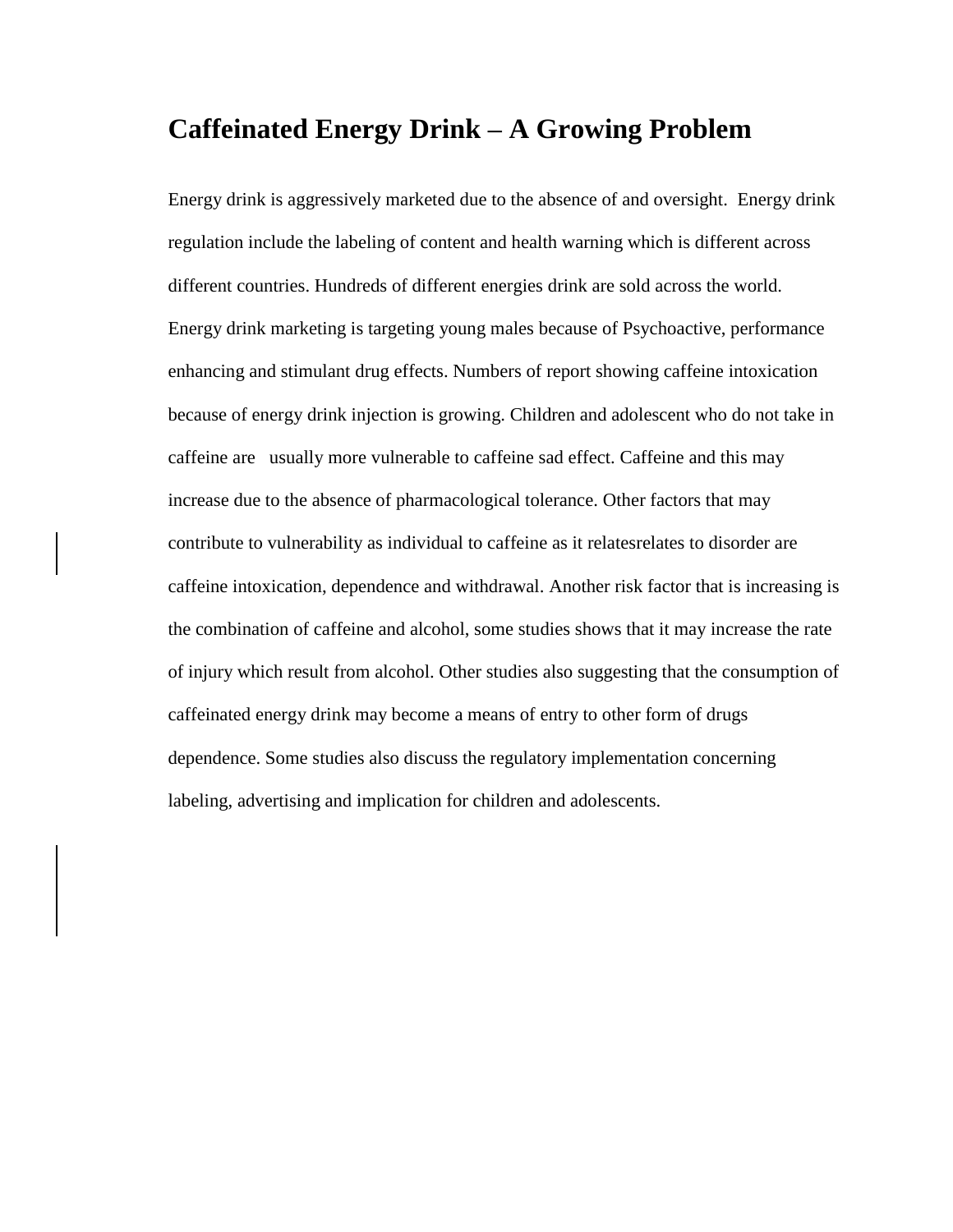## **Energy Drink consumption in Europe: A review of the risk, adverse effect and policy options respond**

Energy Drink is consumed all over the world and the rate of consumption is increasing also, there is a concern for the public in general and scientist concerning the public health effect of caffeinated energy drink. Studies in resent year also have provided data on the consumption in Europe. Energy Drink industries is growing very fast. In 2006, about 500 new brand of energy drink were brought to the global market. It is estimated that the energy drink industries are worth 12.5 billion USD in 2012. In the 1960, the first energy was produced for the public and it was produced in Europe in the year 1987 and started expanding all over Europe. In the Us it was Launched in 1997.

Energy drink is a relatively new drink and it is becoming a holistic of a party structure for young people with the bad practice of mixing energy drink with alcohol. The major challenge with this drink is the aggressive marketing of the drinks.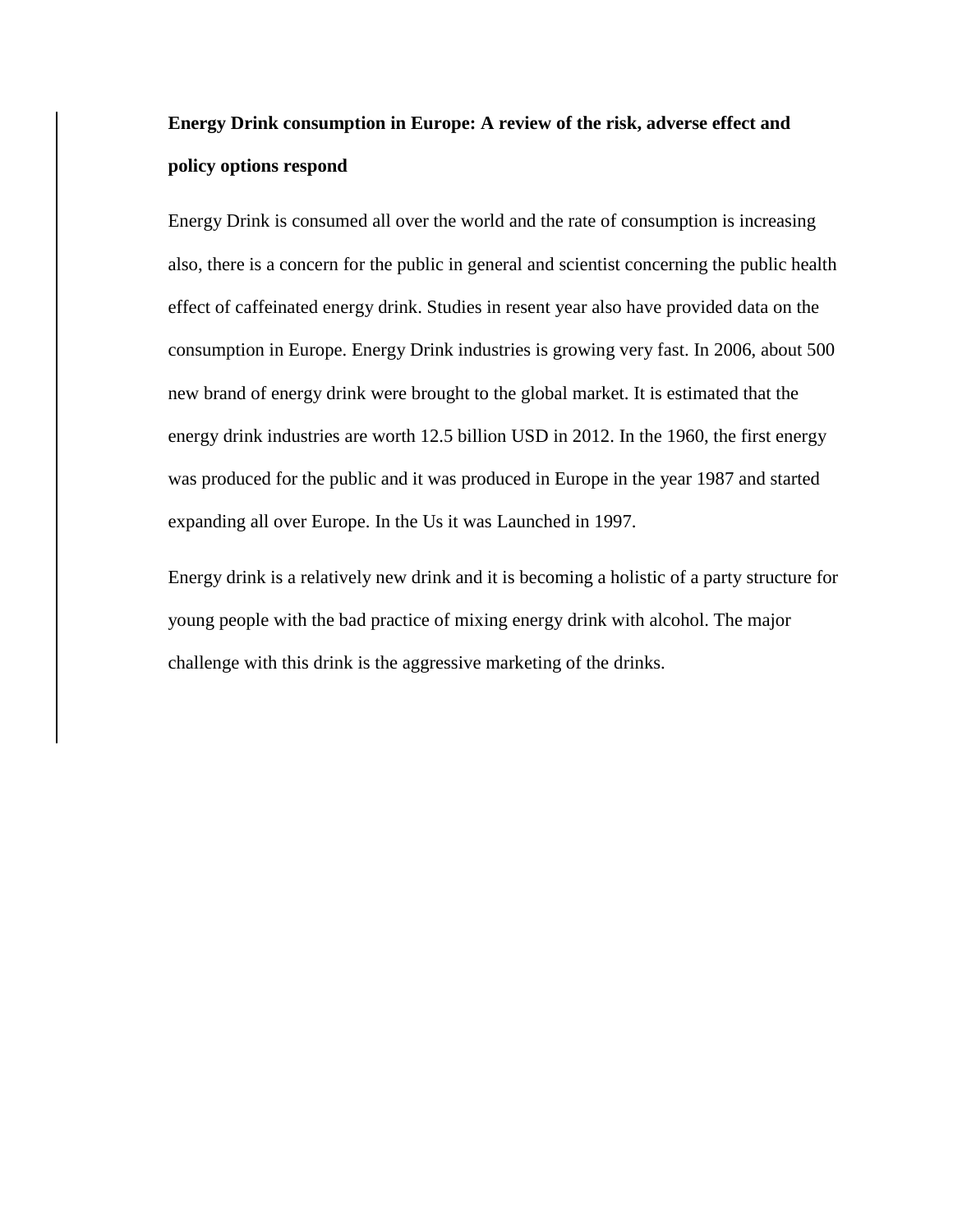## **Health effects and Public Health concern of energy Drink Consumption in the United States**

In the united states, the consumption of energy drink is increasing very fast. This is also increasing all over the world. There is a need to investigate the nutrient found in energy drink. There is a need to investigate the ingredient that is in each can of the energy drink and it effect on public Health.

Scientific proved is connecting energy drink injection with so many health problems. Example is the adverse cardiovascular effects, risk seeking behaviors, poor mental health, metabolic, dental conditions. The adverse health effect associated with energy drink are in combination with the inability of regulation and bad marketing by the company that is directed toward adolescents. However, the new pattern of mixing energy drink with alcohol is growing rapidly, this may lead to problem and there is a need for researcher to start addressing these issues.

To solve these issue, there is a need for policy makers to consider creation a separate regulatory category for energy drink. It will be good for policy maker to set higher limited on caffeine. They also need to look at sale restriction of energy drink and regulation the current marketing strategies that is directed to children and adolescents.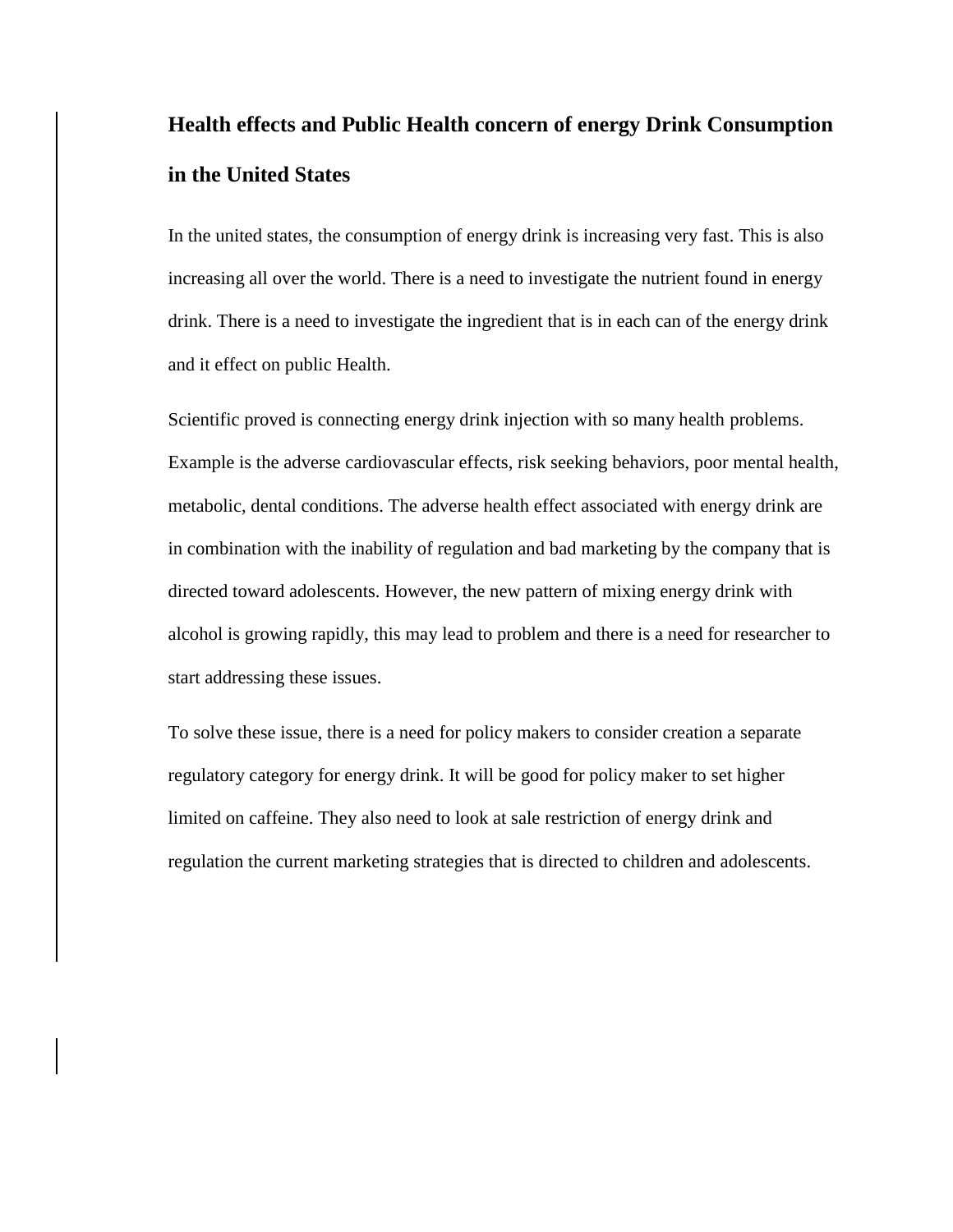## **Caffeinated Energy Drinks: Technical report on Public Health Concerns and Regulation in Canada**

Caffeine sugar, and the practice of mixing caffeinated energy Drink with alcohol are strongly related to

public health issues with caffeinated energy drink in Canada especially youth and young adults are

involved in the consumption daily. Caffeinated energy drink contains more caffeine preserving compared to caffeinated cola and soft Drink.

Another ingredient that is found in the caffeinated energy drink are guarana and singsong. Caffeinated

energy drink can be consumed cold or at room temperature.

Moreover, caffeine exists in some food naturally. It adds flavors to some food product and it is added to some drinks. One of the quality that caffeine has is the ability to stimulate the body

It also changes the mood and behavior in some people. Caffeine is not considered as a dangerous substance, it is safe for human consumption. Notwithstanding, Health Canada regulations for caffeine consumption for Canadians in order to help them prevent the health hazard that is associated with the caffeinated energy drink. Some of the health problems that is associated with the consumption of the drink are insomnia, headaches, irritability and nervousness.

A segment of the population such as pregnant or breast-feeding women and children may be at high danger from the health hazard of caffeine. Health Canada also set a general rule for some segment of the population as a preventive measure for example, children between the age  $10 -$ 12 years. Health Canada recommends a caffeine limit maximum of 85 mg / day. Adolescents ( 13 years of age) Health Canada recommend them consuming no more than 2.5mg/kg – body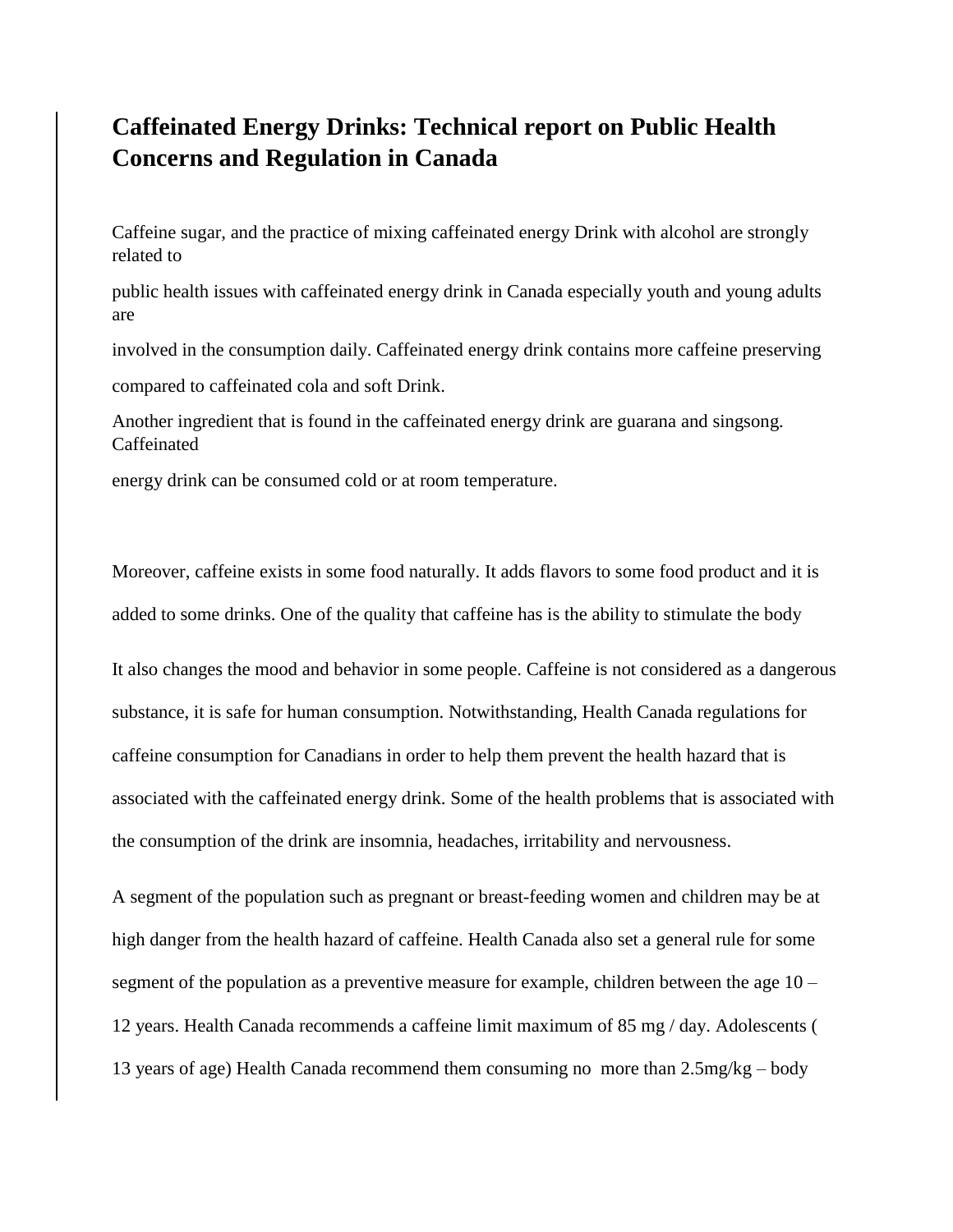weight of caffeine per day ( 125mg of caffeine for a 50kg adolescent) The caffeine limit for older adolescent and adult is 400mg per day. There are other factor that may contribute to the occurrence of health hazard, health Canada recommend reducing caffeine intake as a preventive measure to avoid further broblem.

#### **METHODOLOGY**

#### **Material and method**

#### **Sample**

Five brands of caffeine will be collected at randomly for analysis